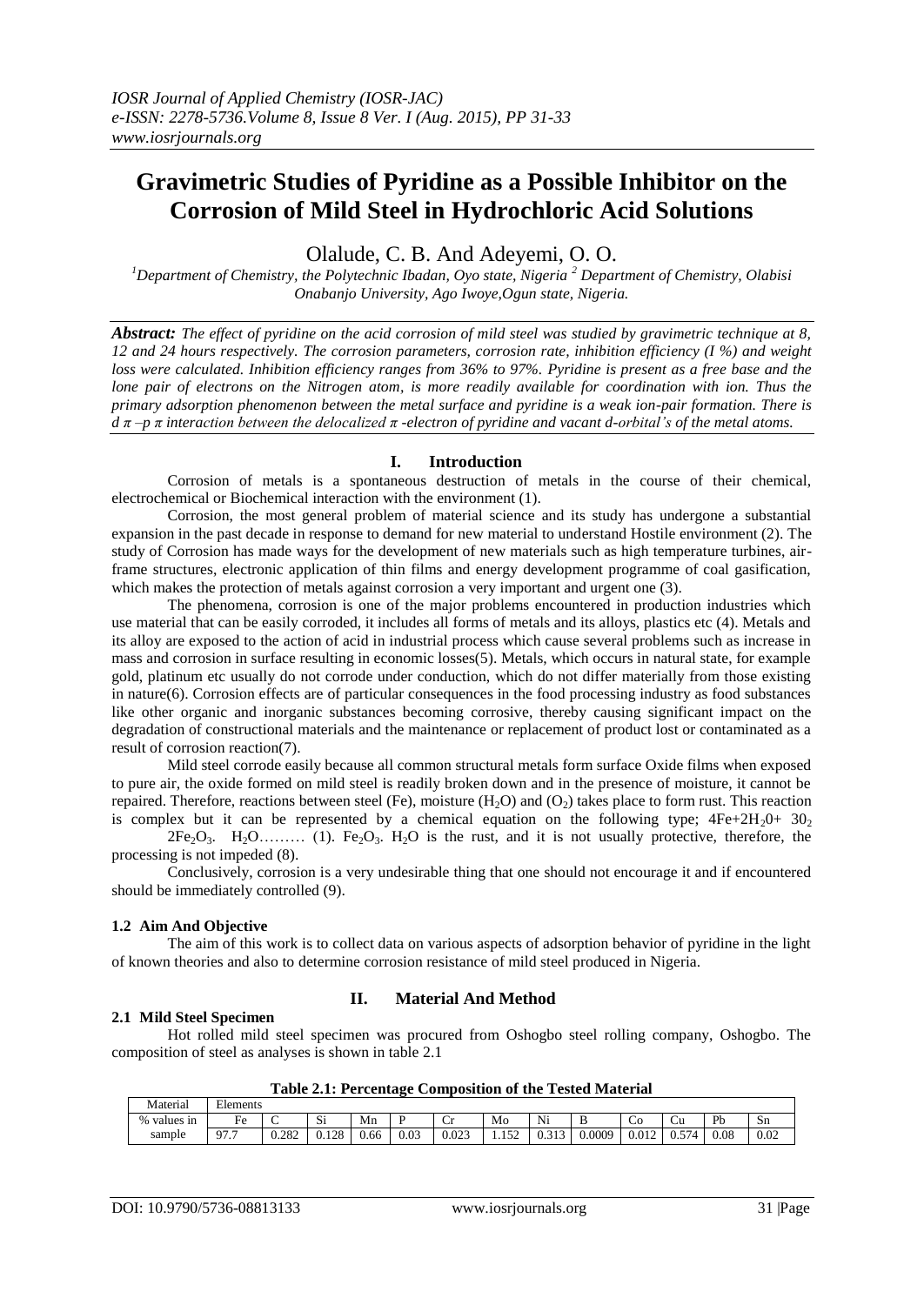## **2.2 Preparation Of Coupons**

The Coupons were polished with various emery papers up to 1000. The polished coupons were weighed and recorded before exposure to corrosion medium i.e. immersion of Coupons by suspension in corrosion in corrosion testing racks designed in house.

The experiments were performed under stagnant conditions at intervals of 8, 12 and 24 hours respectively in the presence and absence of organic additive. The Coupons were immersed in various acid concentrations of  $10^{-5}$ ,  $10^{-3}$  and  $10^{-1}$  M with or without pyridine. Each specimen was taken out of the test medium at the end of 8, 12, and 24 hours immersion periods scrubbed with rubber stopper washed thoroughly and dried within folds of filter paper, kept in a desiccators overnight and when weigh for weight loss.

All reagents used are of analytical reagent grade procured from Glaxo Chemical England and were used directly without further purification or analysis for the preparation of solution.

| pyridine at 0.5 and 0.3M acid concentrations. |                          |                     |                    |                    |                       |  |  |  |  |
|-----------------------------------------------|--------------------------|---------------------|--------------------|--------------------|-----------------------|--|--|--|--|
| <b>Hours</b>                                  | <b>Inhibitor</b>         | Weight loss in the  | Weight loss in     | <b>Inhibition</b>  | <b>Corrosion rate</b> |  |  |  |  |
|                                               | <b>Concentration (M)</b> | absence of pyridine | presence of        | Efficiency $(1\%)$ | $(mmg-1)$             |  |  |  |  |
|                                               |                          | $(x10-2)$           | pyridine $(x10-3)$ |                    |                       |  |  |  |  |
| 8hrs                                          | $10-5$                   | 1.86                | 6.30               | 48                 | 133                   |  |  |  |  |
|                                               | $10^{-3}$                | 1.50                | 3.37               | 68                 | 45                    |  |  |  |  |
|                                               | $10^{-1}$                | 1.20                | 1.57               | 81                 | 38                    |  |  |  |  |
| 12hrs                                         | $10-5$                   | 1.30                | 7.20               | 49                 | 131                   |  |  |  |  |
|                                               | 10 <sup>3</sup>          | 1.25                | 5.10               | 61                 | 35                    |  |  |  |  |
|                                               | $10^{-1}$                | 1.17                | 2.19               | 84                 | 40                    |  |  |  |  |
| 24hrs                                         | 10 <sup>5</sup>          | 1.24                | 6.10               | 58                 | 130                   |  |  |  |  |
|                                               | $10^{-3}$                | 1.10                | 4.76               | 69                 | 32                    |  |  |  |  |
|                                               | $10^{-1}$                | 1.00                | 3.30               | 87                 | 30                    |  |  |  |  |
| 8hrs                                          | $10-5$                   | 6.90                | 6.60               | 49                 | 81                    |  |  |  |  |
|                                               | $10^{-3}$                | 1.35                | 6.40               | 87                 | 27                    |  |  |  |  |
|                                               | $10^{-1}$                | 1.28                | 1.13               | 97                 | 22                    |  |  |  |  |
| 24hrs                                         | $10^{-5}$                | 6.80                | 3.60               | 57                 | 78                    |  |  |  |  |
|                                               | $10^{-3}$                | 2.61                | 1.35               | 89                 | 25                    |  |  |  |  |
|                                               | $10^{-1}$                | 1.30                | 1.30               | 98                 | 78                    |  |  |  |  |
| 24hrs                                         | $10-5$                   | 1.48                | 7.50               | 58                 | 75                    |  |  |  |  |

#### **III. Results And Discussion**

of pyridine at 0.5 and 0.3M acid concentrations.

The table 3.1 below shows the results of corrosion parameter of mild steel in the presence and absence

From the Corrosion parameters table, it was found out that additives behave differently in manners at different concentration, at lower concentration of pyridine turns out to be the inhibitor. The efficiency of pyridine increases with inhibitor concentration but decreases as the time increases. So weight loss is dependent of concentration and also dependent of the immersion time, visual inspection of coupons immersed in acid solution without inhibitor show the presence of pits which leads to much weight loss, but presence of pyridine at different concentration and time, there is no mush weight loss. The chloride ion which is a strong deactivating agent might probably be responsible for the pitting. As inhibitor concentration increases, corrosion rate decreases which show near constancy throughout the immersion period. As inhibitor concentration increases, corrosion rate decreases.

The high inhibition efficiency is as a result of pyridine being a strong base, gets adsorbed through weak-ion-pair formation and through its extensively delocalized  $\pi$  electrons system which is very strong because of incomplete d-orbital's of Fe.



Thus, the primary adsorption phenomenon between the metal surface and pyridine is a weak-ion-pair formation.The figure I below shows graph of percentage inhibitor against concentration in both 0.5 and 0.3 M acid.